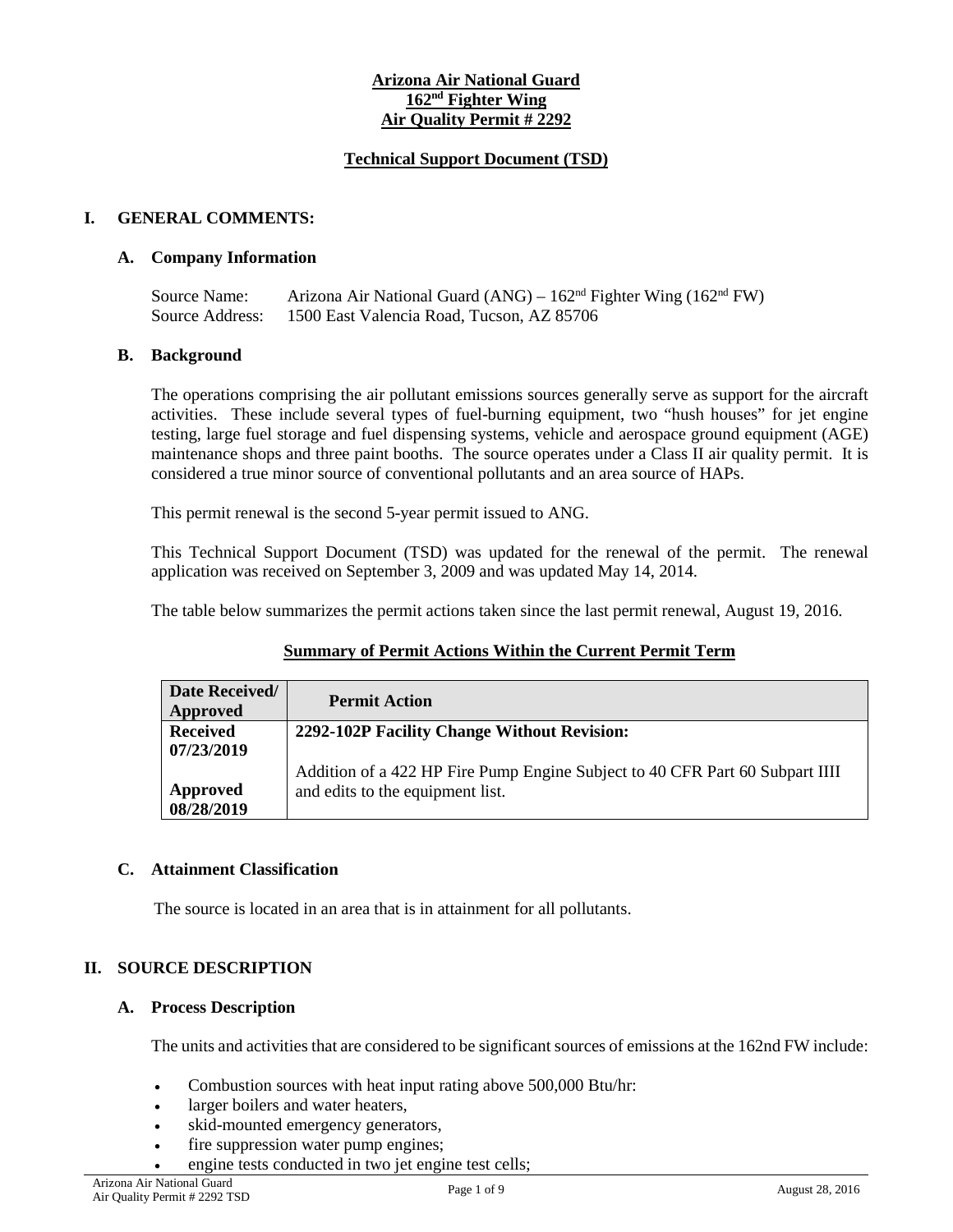- fuel storage and transfer;
- miscellaneous chemical product usage ( degreasing, painting in booths, abrasive blasting), and,
- fuel cell maintenance.

## **B. Operating Schedule**

Standard 162nd FW facility operations occur over 2,272 hr/yr, which equates to 8 hours per day, 5 days per week, for 52 weeks per year, plus an additional 16 hours per weekend, 12 weekends per year. However, some activities associated with flight line operations may occur over an additional 8-hour shift 4 days per week.

For sources having emissions based on time in operation, the emission calculations for PTE extrapolate this actual schedule to a "maximum potential" basis of 8,760 hours per year. The operating schedule specifications for each source category are incorporated in the Appendix A calculations.

For sources not included under the voluntary operational limitations, PTE was conservatively calculated based on scaling actual emissions from the 2,272 hour/ year operating schedule up to 8,760 hours of operation. For sources subject to the limits described in the permit, the proposed annual operational limit was the basis for maximum annual emissions estimates. For emergency engines, the calculations follow U.S. EPA guidance recommending that PTE for emergency generators be based on maximum operation of 100 hr/yr or 500hr/yr (NSPS/NESHAP or PCC Standards respectively). The spreadsheets included in Appendix A provide detailed emission estimation calculations for each source.

## **C. Voluntary Operational Limitations**

The 162nd FW facility is a non-categorical source for which the potential-to-emit (PTE) will be reduced by voluntary limits on certain operations. Absent such limits, the 162nd FW facility would be categorized as a major source, and become subject to Title V permitting, if its potential emissions from stationary sources could exceed 100 tpy of any of the criteria pollutants, or 10 or 25 tpy of any single or combination of HAPs, respectively.

The current Class II permit for the 162nd FW facility is, in part, based on voluntary operational limitations that were implemented in order to avoid classification as a Title V (Cass I) facility, or applicability of the Aerospace NESHAP. Recent air emission inventory reports (e.g., 2011 calendar year) show that actual emissions from stationary sources at the 162nd FW facility were well below the major source threshold for criteria pollutants (carbon monoxide [CO], nitrogen oxide [NO<sub>X</sub>], sulfur dioxide [SO<sub>X</sub>], particulate matter [PM], and volatile organic compounds [VOCs ], and for hazardous air pollutants [HAP].

The 162nd FW facility is continuing voluntary and federally enforceable permit conditions to limit potential emissions. Specifically, the restrictions apply to the level of activity of two jet engine test cells, and annual limits on routine operation of Jet-A and diesel fired equipment. These provisions allow the facility to retain its permitting status as a synthetic minor (Class II) source. These proposed limitations have been developed to maximize operational flexibility, which is critical considering the national security-related mission of the 162nd FW facility.

#### **Jet engine test cells**

Aircraft engine tests, which are conducted in two jet engine test cells, will be restricted to a total of 800 engine tests during any consecutive 12-month period. This restriction applies to the total for both jet engine test cells combined. For a typical engine test cycle, this corresponds to uninstalled engine tests each approximately 1.3 hours in duration. For purposes of estimating emissions, each test will be presumed to have typical duration in three jet engine modes:

- Idle 1.0 hours/test
- Military 0.2 hours/test
- Afterburn 0.1 hours/test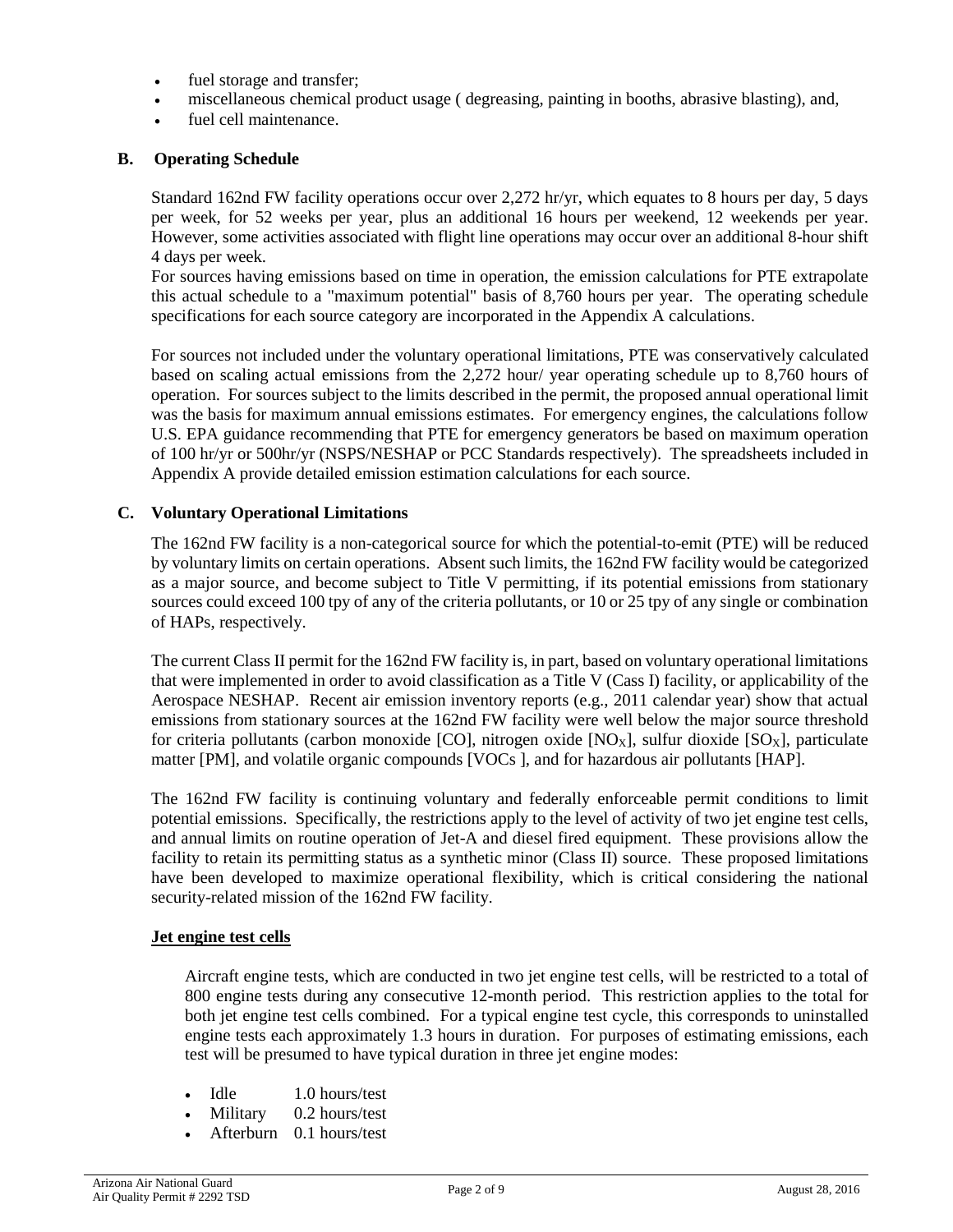The proposed operational limit was derived from the maximum potential number of engines than can be practically tested in one year with the test patterns currently in use. However, is should be recognized that emissions for given test will likely vary depending on the engine in test, the test cycle modes of operation, e.g., idle, military, or afterburn, and ambient conditions. Due to changes in operations, the potential exists for test patterns to change, thereby affecting potential emissions. To ensure that unexpected changes in testing patterns do not cause excess emissions, the 162nd FW facility is proposing the stated limits on number of tests based on conservative emissions estimates for aircraft engines at each mode.

## **Internal combustion engines using Diesel and Jet-A**

The emergency generator and fire water pump engines will be restricted to 500 hours per engine per 12-month rolling period. These engines are not used for routine operations, other than periodic testing and maintenance; therefore the facility can comply with this limit without loss of operational flexibility.

## **Aircraft arresting-barrier rewind engines**

The aircraft arresting-barrier rewind engines were restricted to 1,200 cumulative run hours per year for all engines combined. At a total horsepower of 520 hp (8 x 65 hp units) this equates to 78,000 horsepower-hours per year for purposes of emission estimation for all engines combined. The arresting-barrier engines are not used for routine landings, and therefore the facility will demonstrate compliance with this limit without loss of operational flexibility. The Control Officer has determined the operation of the barrier engines as an 'insignificant activity'; as result the operational restriction has been removed from the permit.

## **III. REGULATORY HISTORY**

The most recent inspection was completed on March 8, 2012. The source was found to be in non-compliance with the permit. The following summary is taken from the inspection report.

#### Deficiency #1:

In accordance with Part A, Section XVI. and Section XVI.C of the permit and P.C.C. 17.12.235 and 240, ANG failed to provide a written notice of facility changes or submit a permit revision prior to the installation and operation of new emergency generators and natural gas fired equipment.

#### Deficiency #2:

In accordance with NSPS, Subpart IIII, 40 CFR 60.4208, ANG installed a new emergency generator at building 39 POL after December 31, 2008 and did not demonstrate that the NSPS generator is compliant with the emission standards for 2007 model emergency generators or that it is excluded from the requirement to meet this standard.

These deficiencies were adequately resolved and closed on April 17, 2012.

The source is currently in compliance with all Pima County Code requirements.

## **IV. EMISSIONS ESTIMATES**

Emissions of regulated pollutants from the equipment and activities at the ANG facility have been quantified conservatively based on procedures and assumptions described in this section.

Emission estimates for the facility were derived using emission factors from AP-42 tables. AP-42 tables 3.3- 1 thru 3 and 3.4-1 thru 4 (Diesel Industrial Engines and Large Stationary Diesel Engines) were used for emergency generator emission factors. For the boilers the highest emission factors for diesel or natural gas were used from AP-42 tables 1.3-1 and 2, the  $SO_x$  emission factor was adjusted per AP-42 Table 1.3-1 to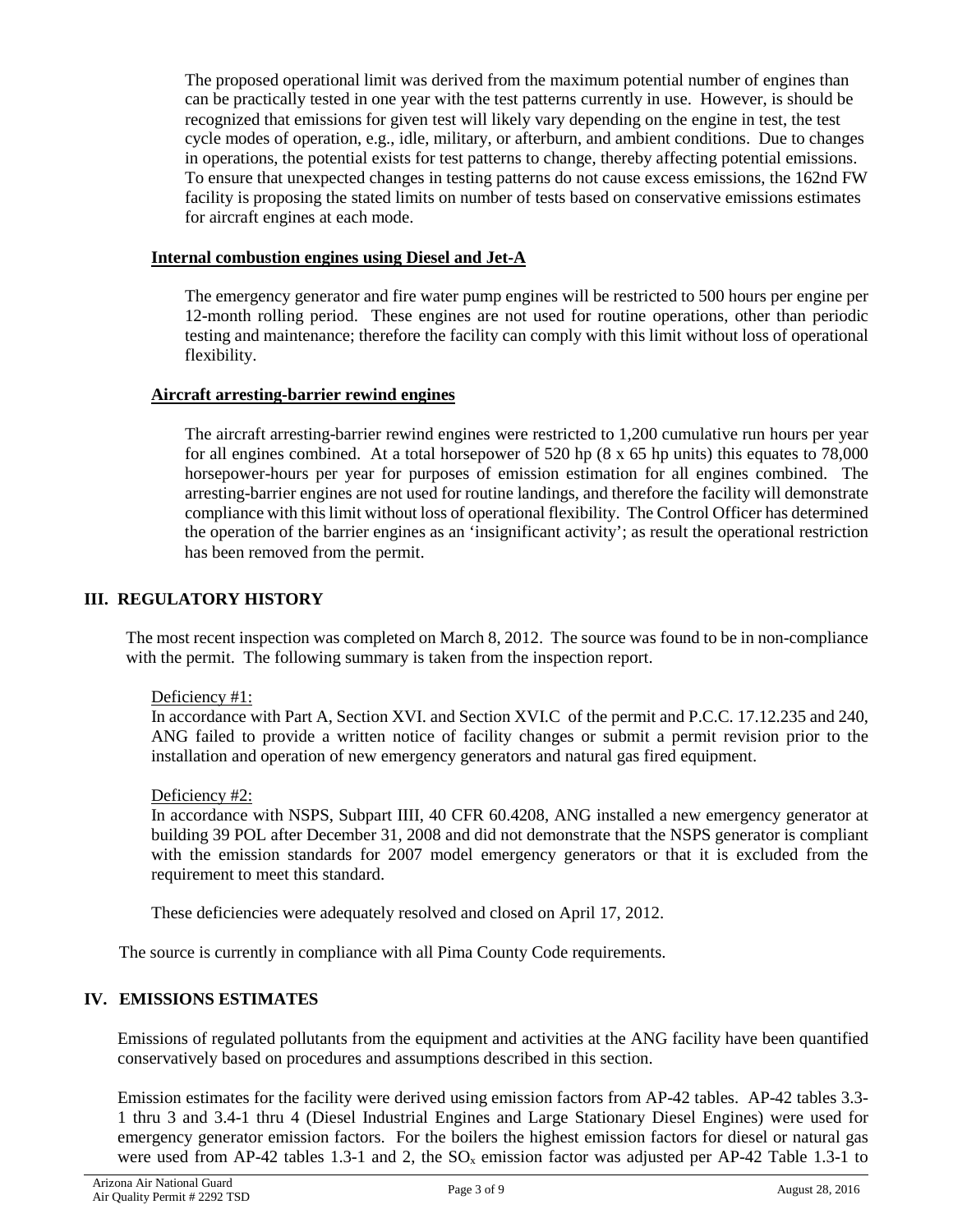burning distillate fuel oils containing no greater than 0.5% by weight Sulfur.

The emergency generators are fired exclusively with diesel fuel. The emergency generator's PTE is assumed to be inherently controlled, per EPA guidelines, to operation for no more than 500 hours. The source is a synthetic minor source of criteria pollutants. The emergency generators are restricted by the permit to operate no more than 100 hours of operation to avoid triggering other federally applicable requirements. True emergency operation is not limited. Restricting the allowable fuels fired in the boilers and the maintenance and readiness testing run hours of the emergency generators, results in the boilers having no limitations when firing fuel oil.

The following tables outline the sources uncontrolled and controlled potential to emit.

The PTE has been calculated for the boilers using the highest emission factors for diesel or natural gas and the limited operation of the emergency generators. There is no hour limit on the emergency generators during true emergencies.

|                  | <b>Controlled Potential To Emit (Tons per Year)</b> |                                                      |                                                                         |                                    |                                                  |                                      |              |  |
|------------------|-----------------------------------------------------|------------------------------------------------------|-------------------------------------------------------------------------|------------------------------------|--------------------------------------------------|--------------------------------------|--------------|--|
| <b>Pollutant</b> | <b>Boilers &amp;</b><br><b>Heaters</b>              | <b>Generators</b><br>& Fire<br>Water<br><b>Pumps</b> | <b>Aircraft</b><br><b>Arresting</b><br><b>Barrier</b><br><b>Engines</b> | <b>Engine</b><br><b>Test Cells</b> | <b>Fuel</b><br><b>Storage</b><br><b>Transfer</b> | <b>Operational</b><br><b>Sources</b> | <b>Total</b> |  |
| CO               | 10.97                                               | 2.07                                                 | 0.3                                                                     | 39.5                               |                                                  |                                      | 52.8         |  |
| NO <sub>X</sub>  | 17.38                                               | 9.75                                                 | 0.43                                                                    | 33.9                               |                                                  |                                      | 61.5         |  |
| $PM_{10}$        | 1.36                                                | 0.68                                                 | 0.028                                                                   | 3.79                               |                                                  | 1.35                                 | 7.2          |  |
| $PM_{2.5}$       | 1.36                                                | 0.68                                                 | 0.028                                                                   | 3.79                               |                                                  | 1.35                                 | 7.2          |  |
| SO <sub>2</sub>  | 0.108                                               | 0.64                                                 | 0.023                                                                   | 2.61                               |                                                  | ۰                                    | 3.4          |  |
| <b>VOC</b>       | 0.99                                                | 0.78                                                 | 0.84                                                                    | 8.17                               | 6.18                                             | 10.30                                | 27.3         |  |
| <b>HAPs</b>      | 0.28                                                | 0.017                                                | 0.077                                                                   | 0.98                               | 0.95                                             | 1.34                                 | 3.6          |  |

# **V. APPLICABLE REQUIREMENTS**

## **Federal Air Pollution Control Regulations**

## 40 CFR, Part 60 Standards of Performance for New Stationary Sources

#### *Subpart A: General Provisions*

*Appendix A* The test methods in this appendix are referred to in § 60.8 (Performance Tests) and § 60.11 (Compliance with Standards and Maintenance Requirements) of 40 CFR part 60, subpart A (General Provisions).

*Subpart IIII - New Source Performance Standards (NSPS) for Stationary Compression Ignition Internal Combustion Engines* – applicable to stationary compression ignition internal combustion engines (CI ICE) that are not certified National Fire Protection Association (NFPA) fire pump engines and are both pre and post model year 2007.

40 CFR Part 63 National Emission Standards for Hazardous Air Pollutants for Source Categories

*Subpart A: General Provisions*. This subpart contains national emissions standards for HAPs that regulate specific categories of sources that emit one or more HAP regulated pollutants under the CAA. The general provisions under subpart A apply to sources that are subject to the specific Subparts of Part 63

*Subpart ZZZZ: National Emission Standards for Hazardous Air Pollutants for Stationary Reciprocating Internal Combustion Engines*. - This rule establishes national emission limitations and operating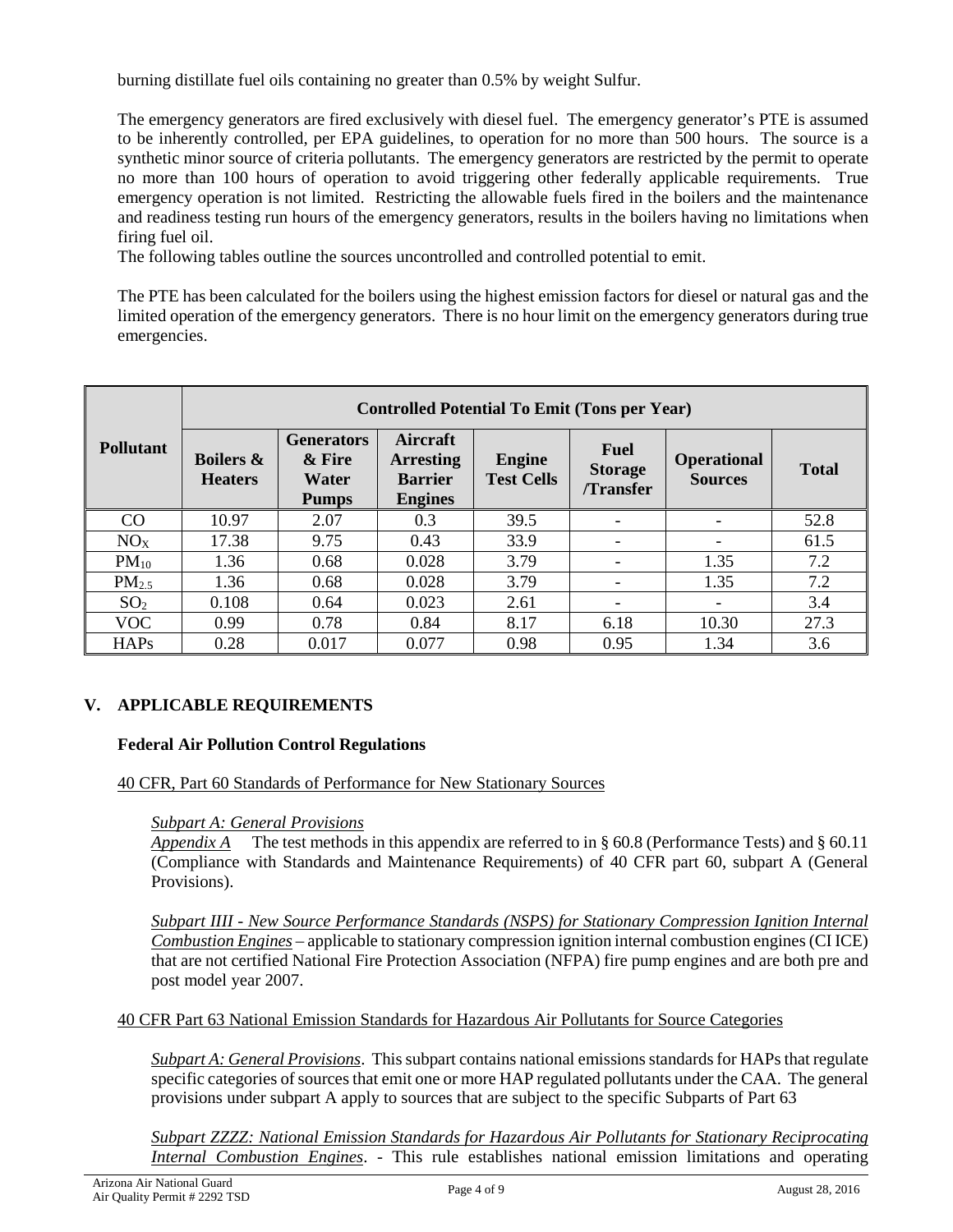limitations for HAPs emitted from stationary reciprocating internal combustion engines (RICE). The rule applies to owners or operators of new and reconstructed stationary RICE of any horsepower rating which are located at a major **or area source** of HAP. While all stationary RICE located at major **or area sources** are subject to the final rule (promulgated January 18, 2008, amending the final rule promulgated June 15, 2004), there are distinct requirements for regulated stationary RICE depending on their design, use, horsepower rating, fuel, and major or area HAP emission status.

Pima County Code Title 17, Chapter 17.12 – Permits and Permit Revisions

| Article I   | <b>General Provisions</b>                                              |
|-------------|------------------------------------------------------------------------|
| Article II  | Individual Source Permits                                              |
| Article VI  | Fees                                                                   |
|             |                                                                        |
|             | Pima County Code Title 17, Chapter 17.16 – Emission Limiting Standards |
| Article I   | <b>General Provisions</b>                                              |
| Article II  | Visible Emission Standards                                             |
| Article III | Emissions from Existing and New Nonpoint Sources                       |
|             |                                                                        |

Article IV New and Existing Stationary Source Performance Standards

Pima County Code Title 17, Chapter 17.20 – Emissions Source Testing and Monitoring Pima County Code Title 17, Chapter 17.24 – Emissions Source Recordkeeping and Reporting Pima County Code Title 17, Chapter 17.28 – Violations and Conditional Orders

Pima County Code Title 17: New and Existing Stationary Source Performance Standards for the Surface Coating and Solvent Handling Activities

# **VI. REQUIERMENTS SPECIFICALLY IDENTIFIED AS NON-APPLICABLE**

Fuel storage tanks predate the applicability date of federal NSPS for petroleum product storage tanks (e.g., 40 CFR Part 60, Subpart Kb)

The federal New Source Performance Standards (NSPS) for reciprocating, spark-ignition stationary engines (40 CFR Part 60, Subpart JJJJ) was reviewed to assess applicability to the gasoline-fired aircraft arresting engines. These engines are individually rated at 65 hp, and operate on an infrequent, as-needed basis to assist in landings. The engines present at the facility pre-date the applicability date for the rule, and are not subject to Subpart JJJJ.

A number of skid mounted emergency generator engines are located at the ANG facility. These units operate with diesel (distillate no. 2 oil) as a primary fuel, but are capable of using Jet-A as a back-up fuel. The units have construction dates that predate the emergency generator engine applicability dates in NSPS, Subpart IIII for compression-ignition, internal combustion engines.

Several subparts of the National Emissions Standards for Hazardous Air Pollutants (NESHAP) at 40 CFR Part 63, were reviewed to assess applicability to the operations at the ANG facility. Operations that are covered by NESHAP regulations, such as grinding/ polishing, metal plating, part coating, paint stripping as part of aircraft and vehicle maintenance will not occur at the ANG facility. Consequently, several potentially-applicable NESHAP subparts that relate to such operations (e.g., Subparts EEEE, HHHH, WWWWWW, and XXXXXX) are not applicable to this facility. Subpart PPPPP of 40 CFR Part 63 provides NESHAP standards for engine test cells/ stands (40 CFR 63.9280 through 63.9375 and Tables 1 -7). However, this subpart is also not applicable to the 162nd FW test cells. As described in §63.9290 (a);" An affected source is the collection of all equipment and activities associated with engine test cells/stands used for testing uninstalled stationary or uninstalled mobile (motive) engines located at a major source of HAP emissions. " Since the 162nd FW facility is not a major HAP source, this description of an affected source excludes the facility test cells.

The facility is not be a Major Source of criteria pollutants, as all of the potential emissions (as calculated in Appendix A) are to be maintained below 100 tons per year by adoption of operational limits. Consequently,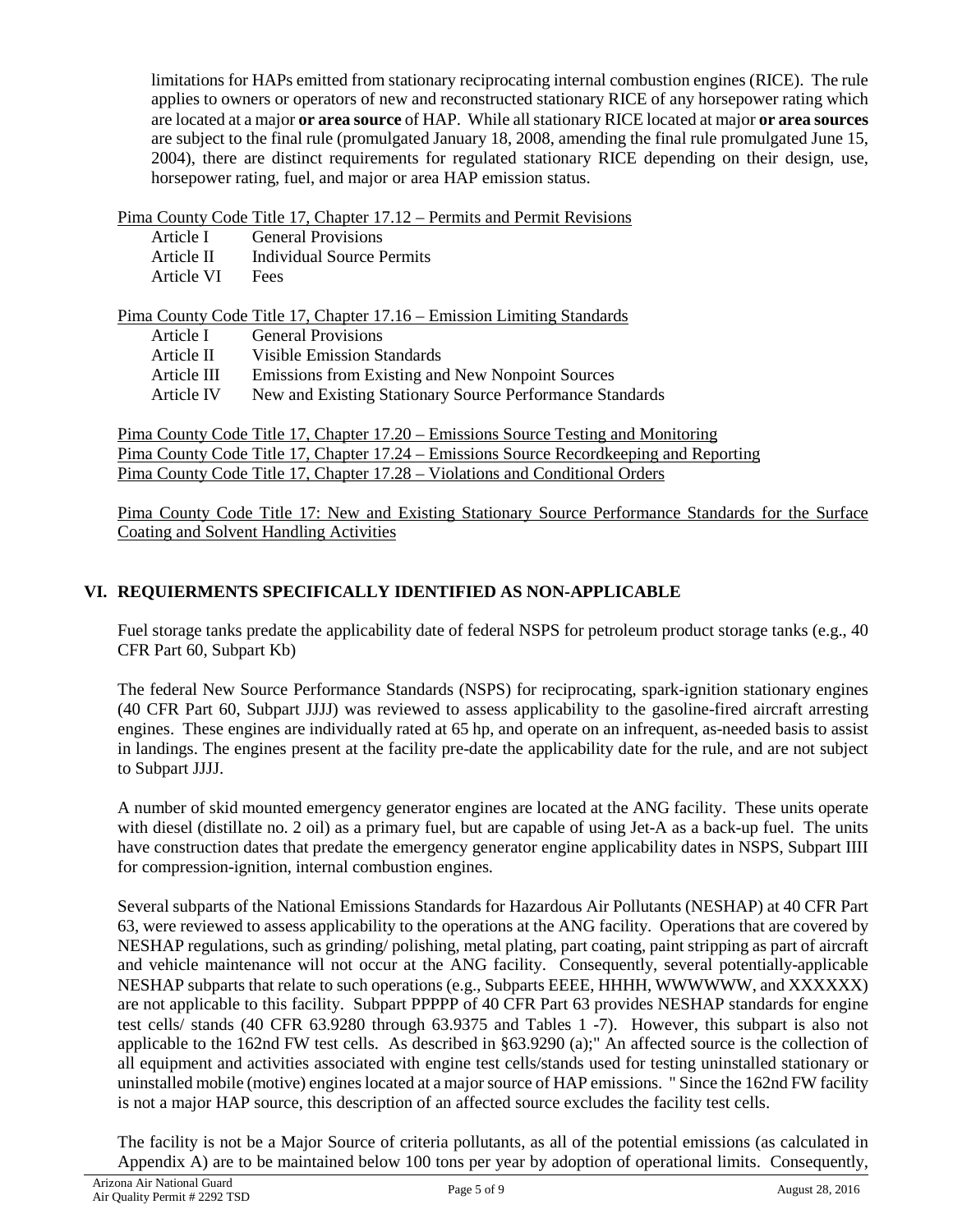the federal Title V permit program does not apply. Based on these emission rates, the facility will also not be subject to Compliance Assurance Monitoring (CAM) rules. Similarly, the 162nd FW facility will not be a Major Source of HAPS, as no individual pollutant will be emitted at 10 tons/year or more, and collectively the total HAP emissions, on a potential to emit basis, are far below 25 tons per year.

The 2011 emission inventory for the 162nd FW facility shows no Class I ozone depleting substances (ODSs) and over 200 pounds of Class II ODSs were used. The requirements for federal ODS regulations fall primarily on manufacturers and importers of ODSs, and on trained individuals who maintain systems that contain ODSs. However, per federal regulations (40 CFR Part 82), owners or operators of equipment which contain 50 pounds or greater of ozone depleting substances are required to repair leaks such that the leak rate is below 15% per year. Documentation of equipment repairs and ODS replacement records are required to be maintained for two years for equipment containing greater than 50 pounds of ODSs. In compliance with these requirements, records are maintained at the 162nd FW facility to estimate the overall usage of ODS due to equipment repair.

40 CFR Part 63 NESHAP Subpart JJJJJJ has been identified as non-applicable since the boilers will be operated as gas-fired boilers. Should the boilers switch to fuel oil use and become subject to Subpart JJJJJJ in the oil firing subcategory as defined in 40 CFR 63.11237, a significant permit revision will be required and compliance with Subpart JJJJJJ will be required within 180 days of the effective date of the fuel switch.

## NESHAP Part 63 Subpart ZZZZ Vacatur

On May 1, 2015, the U.S. Court of Appeals for the District of Columbia Circuit issued a decision vacating paragraphs 40 CFR  $63.6640(f)(2)(ii)$ -(iii) below. Guidance regarding the impact of the vacatur is available here: [https://www3.epa.gov/ttn/atw/icengines/docs/RICEVacaturGuidance041516.pdf.](https://www3.epa.gov/ttn/atw/icengines/docs/RICEVacaturGuidance041516.pdf)

(ii) Emergency stationary RICE may be operated for emergency demand response for periods in which the Reliability Coordinator under the North American Electric Reliability Corporation (NERC) Reliability Standard EOP–002–3, Capacity and Energy Emergencies (incorporated by reference, see § 63.14), or other authorized entity as determined by the Reliability Coordinator, has declared an Energy Emergency Alert Level 2 as defined in the NERC Reliability Standard EOP– 002–3.

(iii) Emergency stationary RICE may be operated for periods where there is a deviation of voltage or frequency of 5 percent or greater below standard voltage or frequency.

# **VII INSIGNIFICANT AND EXEMPT ACTIVITIES**

Numerous insignificant sources and trivial activities are associated with operation of ANG facility. PDEQ has promulgated a standardized list of certain acknowledged "Insignificant'' sources and activities that are not otherwise subject to any applicable requirement (17.04.340 (114)). From that definition, the following activities or sources are or would likely be present at the 162nd FW Tucson facility:

- Aircraft arresting-barrier rewind engines
- Landscaping, building maintenance, or janitorial activities.
- Gasoline storage tanks with capacity of ten thousand gallons or less.
- Diesel and fuel oil storage tanks with capacity of forty thousand gallons or less.
- Batch mixers with rated capacity of five cubic feet or less.
- Hand-held or manually operated equipment used for buffing, polishing, carving, cutting, drilling, machining, routing, sanding, sawing, surface grinding, or turning of ceramic art work, precision parts, leather, metals,
- plastics, fiberboard, masonry, carbon, glass or wood.
- Internal combustion (IC) engine-driven compressors, IC engine-driven electrical generator sets, and IC engine-driven water pumps used only for emergency replacement or standby service.
- Lab equipment used exclusively for chemical and physical analyses.

In addition, the PDEQ defines as Insignificant "any other activity which the control officer determines is not necessary, because of its emissions due to size or production rate, to be included in an application in order to determine all applicable requirements and to calculate any fee under this title." Based on this definition, the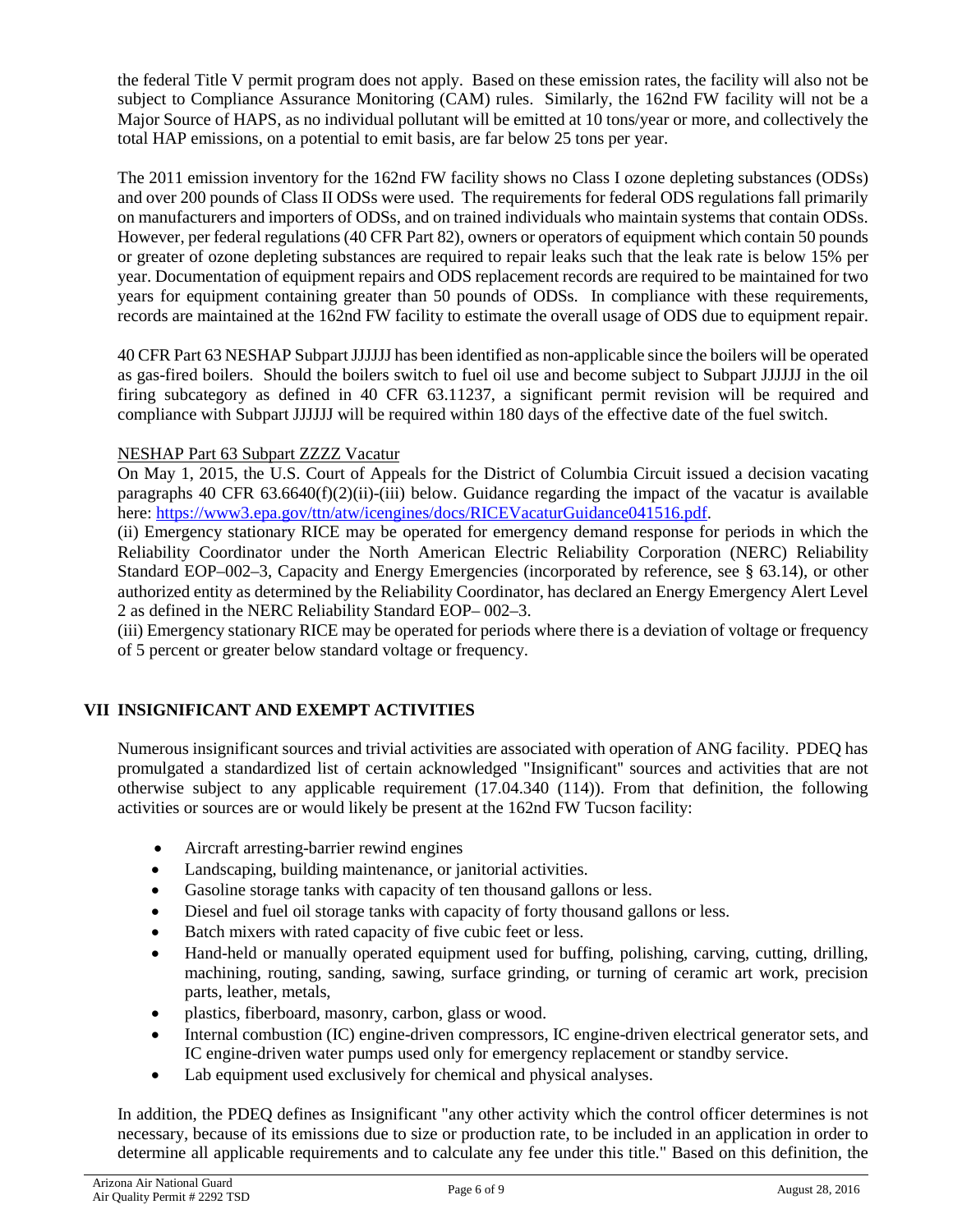following extended list of insignificant activities applies to the  $162<sup>nd</sup>$  FW Tucson facility:

- Pressurized storage and piping for compressed gases; e.g., air, propane, or liquefied petroleum gas (LPG)
- Individual, gas-fired comfort heaters and other gas-fired equipment with heat in put less than 500,000 Btu/hr. (Although the estimated aggregate of such heaters is included in the overall air emission estimate for the AZANG Tucson facility).
- Petroleum product storage tanks and associated piping and loading operations for lubricating oil and used oil
- Storage and handling of drums or other transportable containers where the containers are sealed during storage, and covered during loading and unloading.
- Vehicle exhaust venting systems at maintenance shops that remove exhaust emissions from stationary vehicles being operated in servicing bays.
- Water treatment or storage systems for facility service and potable water.
- Chemical storage associated with water and wastewater treatment where the water is treated for consumption and/ or used within the permitted facility.
- Particulate emissions from the air conditioning cooling towers.
- Flanges, valves, pump seals, pressure relief valves, and other individual components not in VOC service that have the potential for leaks.
- Cafeterias, kitchens, and other facilities used for food or beverage preparation.
- Equipment using water, water and soap or detergent, or a suspension of abrasives in water for purposes of cleaning or finishing.
- Battery recharging areas.
- Aerosol can usage.
- Acetylene, butane, and propane torches.
- Blast-cleaning equipment (e.g., planes and servicing vehicles) using a suspension of abrasive in water and any exhaust system or collector serving them exclusively.
- Lubricating system reservoirs.
- Hydraulic system reservoirs.
- Adhesive use.
- Production of hot/ chilled water for onsite use.
- Safety devices such as fire extinguishers.
- General vehicle maintenance and servicing activities.
- Storage cabinets for flammable products.
- Office/Administration:
- Housekeeping activities and associated products for cleaning purposes and operation of vacuum cleaning systems.
- Air conditioning, cooling, heating or ventilation equipment
- General office activities such as paper shredding, copying, photographic activities, and blueprinting.
- Restroom facilities and associated cleanup operations, stacks, and vents.
- Smoking rooms and areas.
- Normal consumer use of consumer products, including hazardous substances as defined in the Federal Hazardous Substances Act (15 U.S.C. 1261 et. seq.).
- Employee car and AZ ANG facility light truck traffic on paved and unpaved private roadways within the facility.
- Firefighting activities and training conducted at the facility 28

# **VII. PERMIT CHANGES and APPLICABILITY DETERMINATIONS**

## **A. Exclusion of PCC Particulate Matter Discharge Rate Standards**

The applicable PCC rules for the maximum particulate discharge rates are not normally included for Class II and III area source permits as explained below.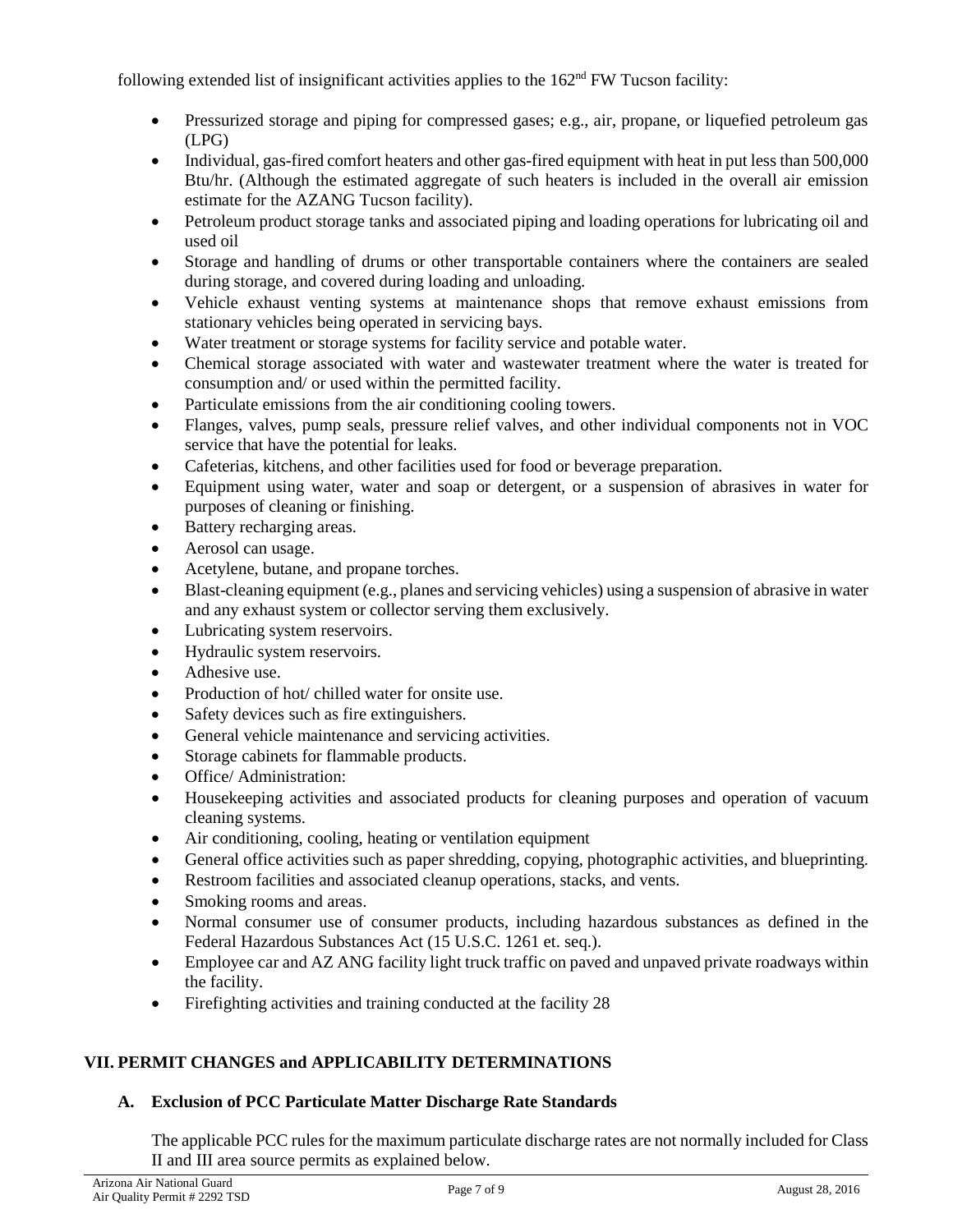- For particulate matter sources, the calculated maximum particulate matter discharge rate, as provided in Title 17, yields maximum rates that far exceed the emissions expected from most typical area sources.
- With regard to fuel burning equipment, PCC 17.16.165.C limits the emissions of particulate matter from commercial and industrial fossil-fuel fired equipment (including but not limited to boilers). This limit is not normally included in permits because allowable emissions are consistently over an entire order of magnitude higher than EPA AP-42 estimated potential emissions. The chart below, illustrates the point.



#### **Comparison of Emissions of PM-10 for Boilers: PCC Allowable vs AP-42 Estimated**

Comparative Chart of Allowable Particulate Emissions Under Pima County Code, Title 17, and Estimated Potential Emissions based on EPA AP-42 Estimates for External Combustion Sources. Allowable emissions are consistently over ten times estimated potential emissions. Therefore, it is not necessary to include the standard in the permit explicitly, but by reference in Attachment 1 of the permit.

# **XI. Exclusion of PCC Sulfur Dioxide Emission Standards**

Compliance with the fuel sulfur limitation requirements in the permit shall ensure compliance with the Sulfur Dioxide Standards of PCC 17.16.165.E and 17.16.340.F; which limit the emission of  $SO<sub>2</sub>$  to 1.0 pound per million BTU of heat input when burning low sulfur fuel. The definition of low sulfur fuel (PCC 17.04.340.A. "Low Sulfur Fuel") is fuel oil containing less than 0.9 percent sulfur by weight. "High Sulfur Fuel" is defined as fuel oil containing 0.9% wt. or more Sulfur. In accordance with EPA AP-42 Appendix A, page A-5, the heating value of diesel fuel is estimated at 137,000 BTU per gallon. Thus, 1 million BTU of heat input is equivalent to 7.3 gallons of diesel. At 7.05 lbs per gallon, 51.47 lbs of diesel will produce 1 million BTU. At 0.9% 51.47 lbs of diesel contains 0.46 lbs of sulfur. Combined with Oxygen to form SO2, and assuming 100% of the sulfur in the fuel forms  $SO_2$ , this would yield 0.92 lb  $SO_2$  per 1MMBtu. Thus, low sulfur fuel oil will produce 0.92 lbs of SO2 per million BTU of heat input. This is roughly 8% less than the prescribed 1.0 pound SO2 per million BTU limit.